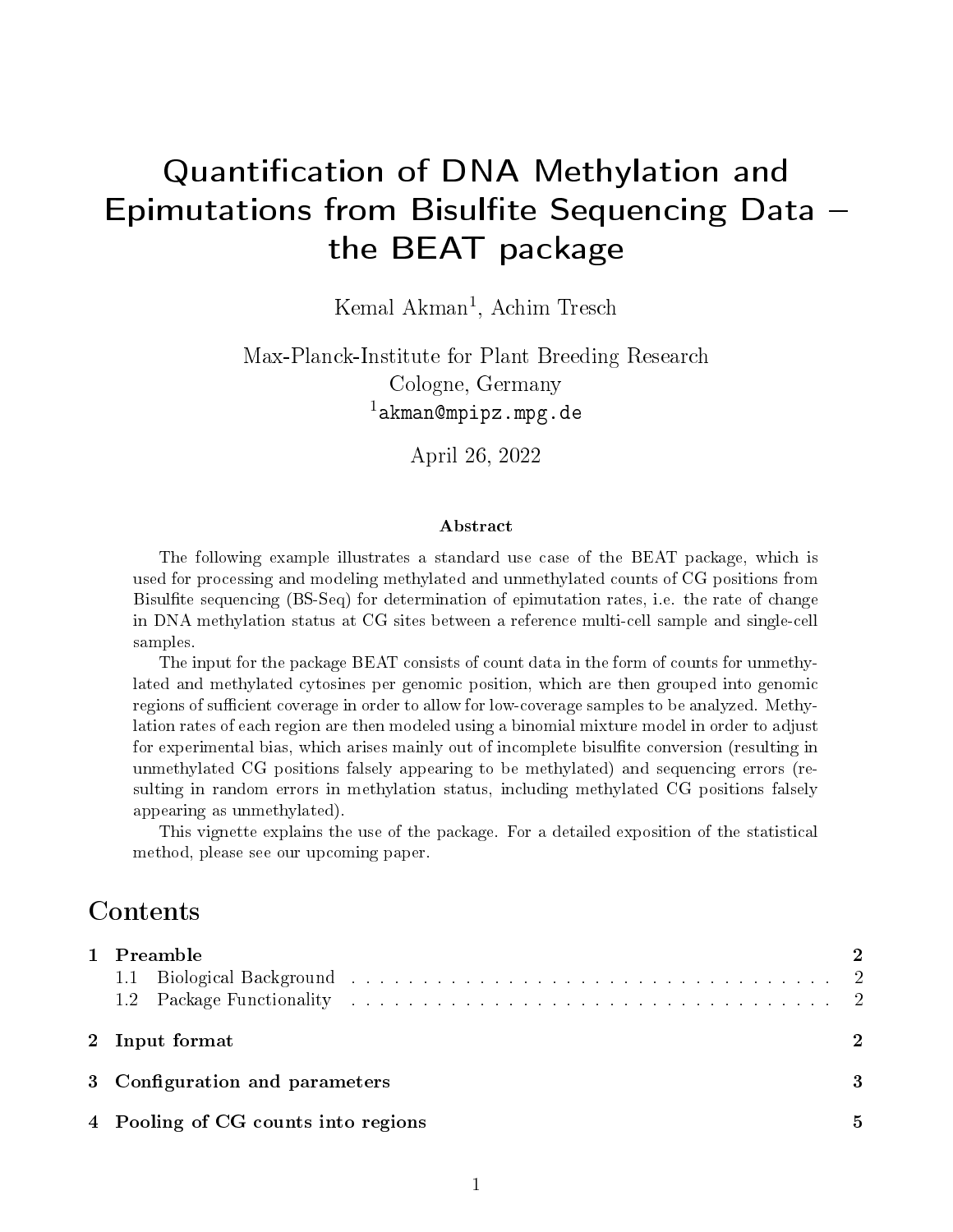|  | 5 Statistical modeling |  |  |    |  |
|--|------------------------|--|--|----|--|
|  |                        |  |  |    |  |
|  | 6 Epimutation calling  |  |  | 10 |  |

## 1 Preamble

#### 1.1 Biological Background

Bisulfite sequencing (BS-Seq) is a sequence-based method to accurately detect DNA methylation at specific loci, which involves treating DNA with sodium bisulfite [1]. Bisulfite conversion of unmethylated cytosines into uracil is a relatively simple chemical reaction which has now become a standard in DNA methylation profiling. The key advantage of this method is accuracy, as the degree of methylation at each cytosine can be quantified with great precision [2].

Most currently available techniques for determination of DNA methylation can only measure average values obtained from cell populations as a whole, requiring at least 30 ng of DNA, i.e. the equivalent of about 6000 cells [3]. Since these population approaches cannot account for cell- and position-specific differences in DNA methylation, which are termed epimutations  $[4]$ , they are unsuitable for the characterization of cellular heterogeneity. However, this heterogeneity plays an important role in differentiation and development, stem cell re-programming, in diseases such as cancer and aging [5]. Developing single-cell approaches for measuring DNA methylation is not only be vital to fully understand individual cell-specific changes and complexity of tissue microenvironments, but also for the analysis of clinical samples, such as circulating tumor cells or needle biopsies, when the amount of material is often limited. With the BEAT package, we present a pipeline for the computational analysis part of such single-cell BS-Seq experiments.

#### 1.2 Package Functionality

This vignette will illustrate the complete work flow of a DNA methylation analysis, which includes model-based estimation of regional methylation rates from observed BS-Seq methylation counts, calling of methylation status, and the comparison of samples to determine regional differences in methylation status, i.e., epimutation calling. These three steps are implemented by the three public functions of BEAT, namely positions to regions, generate results and epimutation calls, respectively. The functionality of BEAT will be demonstrated using sample data consisting of the first chromosome of mouse liver hepatocytes, one reference sample ('reference.positions.csv') and one single-cell sample to compare against ('sample.positions.csv') The main challenges in DNA methylation analysis are bias correction, modeling of sampling variance (shot noise due to low count numbers) and assessing the significance of changes.

# 2 Input format

The package BEAT expects as input one csv per sample with counts for unmethylated and methylated cytosines per genomic position. Such data can be obtained from the output of BS-Seq mapping tools such as bismark (see http://www.bioinformatics.babraham.ac.uk/projects/bismark/) followed by simple script-based data processing. BS-Seq data for methylated- and unmethylated counts per genomic position needs to be formatted into a data.frame object with the columns: 'chr',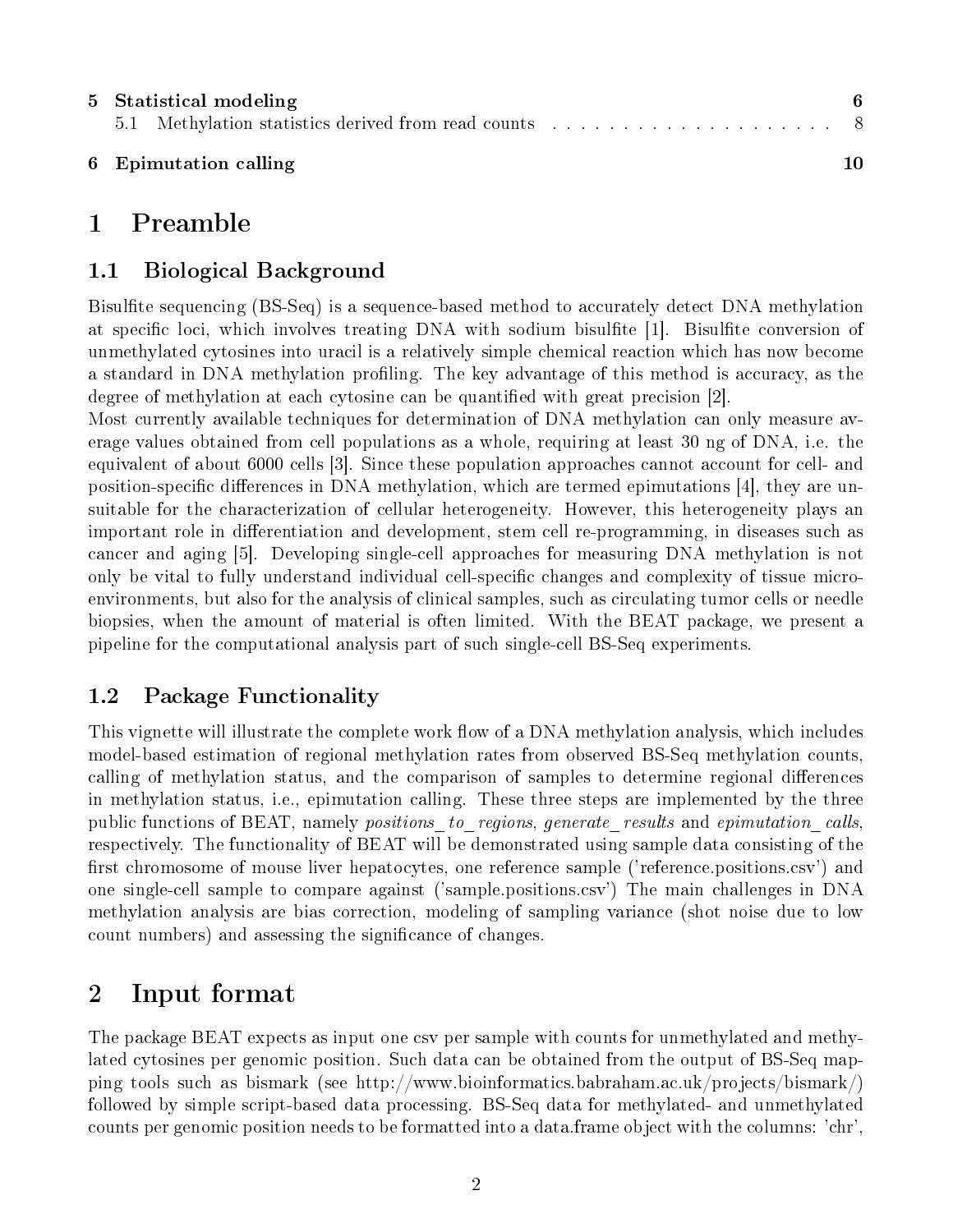'pos', 'meth', 'unmeth' (signifying chromosome name, chromosomal position, as well as methylatedand unmethylated cytosine counts at that chromosomal position).

```
> library(BEAT)
> localpath <- system.file('extdata', package = 'BEAT')
> positions <- read.csv(file.path(localpath, "sample.positions.csv"))
> head(positions)
  chr pos meth unmeth
1 chr1 100001310 1 0
2 chr1 100002648 0 1
3 chr1 100002688 0 1
4 chr1 100002802 1 0
5 chr1 100004564 0 1
6 chr1 100004606 0 1
```
### 3 Configuration and parameters

BEAT can process multiple samples at a time. For each sample specified under 'sampNames', the package BEAT reads this data frame from a csv from the working directory, which is specified by the parameter 'localpath'. The file should be called  $\leq$ samplename $\geq$ .positions.csv and should contain the aforementioned csv under the name 'positions'. Result files written by BEAT will have the names  $\leq$ samplename $\geq$ .results.RData. A distinction is made between two samples whose methylation status is compared against that of the reference. For each sample, the assignment of reference or non-reference status to samples is done via the vector 'is. reference', which is indexed by the 'sampNames' vector and contains one TRUE entry for the reference and one to many FALSE entries for samples to be compared against the reference. Our example data set contains two files, one named 'reference' for a reference consisting of a mixture of cells, and one named 'sample' for a single-cell sample to be compared against the reference.

```
> sampNames <- c('reference','sample')
> sampNames
[1] "reference" "sample"
```

```
> is.reference <- c(TRUE, FALSE)
```
For the modeling part of BEAT, Bisulfite conversion rates have to be specified per sample using the vector *'convrates'*, which is indexed by *'sampNames'*. These conversion rates need to be specified manually by the user. Practically, for mammalian somatic cell samples, these rates can be estimated for each sample by looking at the non-CpG methylation rate per sample and using the inverse value as estimated CpG methylation rate, because non-CpG methylation in these types of cells is expected to be near zero. For example, if non-CpG methylation in a sequenced sample was measured to be 0.1 then BS-conversion rate for that sample would be set to 0.9 when near-zero non-CpG methylation can be expected, as is the case in somatic mammalian cells.

> pplus <- c(0.2, 0.5) > convrates <- 1 - pplus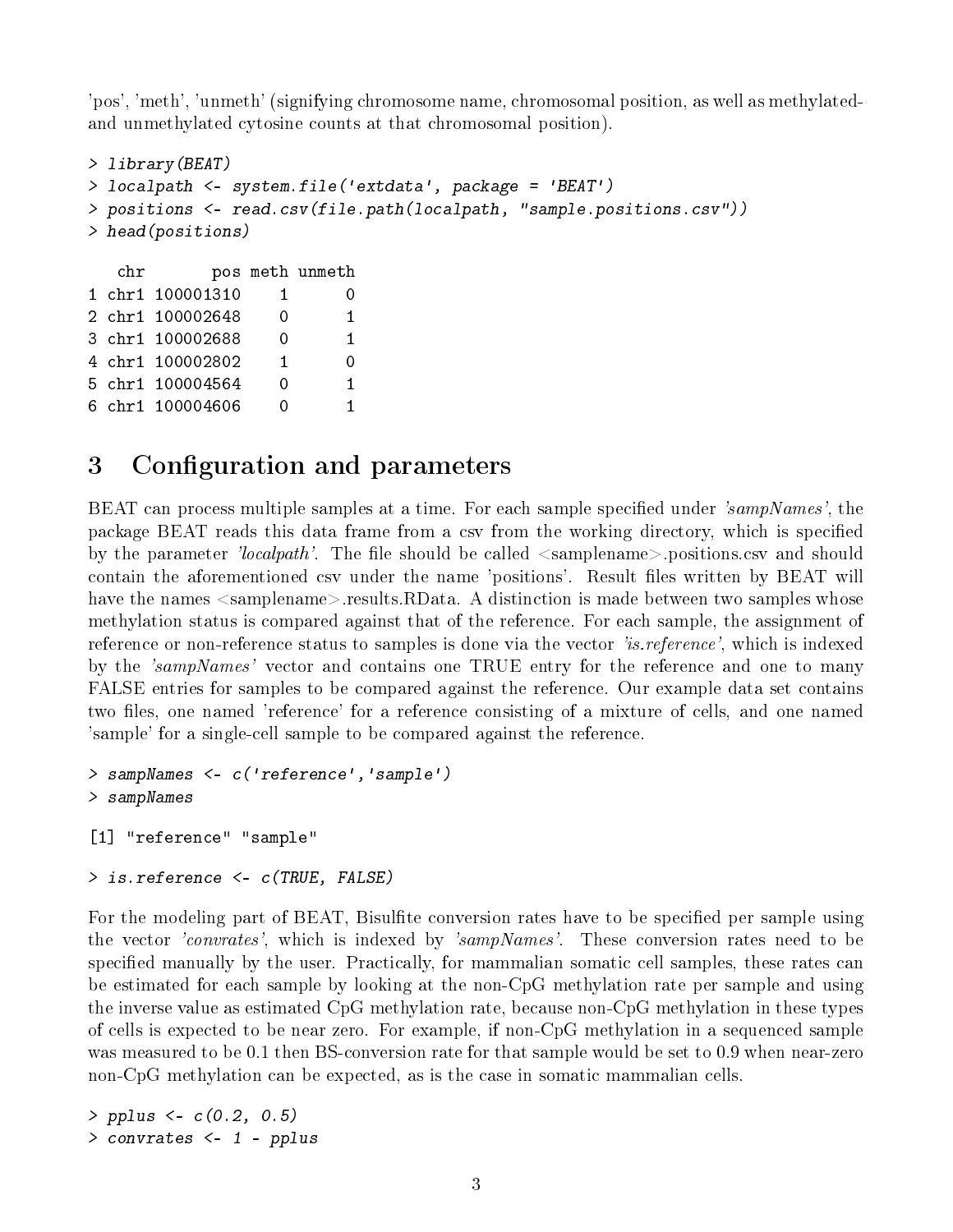The aforementioned values are then set in a parameter object, which is used throughout the further work flow in this package. It provides the following additional options:

- 1-convrates represents the fraction of unmethylated counts that are falsely called as methylated due to incomplete BS-conversion. This parameter is also referred to as 'pplus' in the statistical model.
- $\bullet$  'pminus' represents the fraction of methylated counts that are falsely called as unmethylated.
- $\bullet$  'regionSize' is the size of regions into which genomic positions are grouped. In single cells, the number of positions with sufficient coverage for reliable statistical predictions may be very small. Therefore, our pipeline applies epimutation calling to regions instead of single positions. Single positions are pooled into regions of appropriate size, i.e., regions containing sufficiently many CpG positions that have a positive read count number in both the reference and the single cell sample (.shared. CpG positions). Our method has then sufficient power to reliably detect epimutation events affecting these regions. For a detailed description of pooling positions into regions, see section 4.
- After pooling CG positions to regions, there may still be regions with low count numbers that do not allow for reliable downstream analysis. Regions with less than 'minCounts' counts will be removed from further processing, potentially saving significant processing time in further analysis steps.

The following parameters are of minor importance, for a first analysis, they can be left at their pre-set values.

- 'verbose' is an option that prints additional information during computation when set to TRUE. 'computeRegions' is an option that will recompute the regions from given positional input if set to TRUE; otherwise, it will depend on existing region files already present in the  $\ell local path$  directory (file names ending in regions. RData).
- 'computeMatrices' is an option that will recompute the model data from given regions if set to TRUE; otherwise, it will depend on existing model output files already present in the 'localpath' directory (file names ending in convMat.RData and results.RData.
- $\bullet$  'writeEpicallMatrix' is an option that can be set to TRUE to generate epimutation calling output in the form of matrices (one row per genomic position, output format is CSV).

```
> params <- makeParams(localpath, sampNames, convrates,
+ is.reference, pminus = 0.2, regionSize = 10000, minCounts = 5)
> params
$localpath
[1] "/tmp/RtmpDYYoiV/Rinst55e565d63782f/BEAT/extdata"
$sampNames
[1] "reference" "sample"
```
\$pplus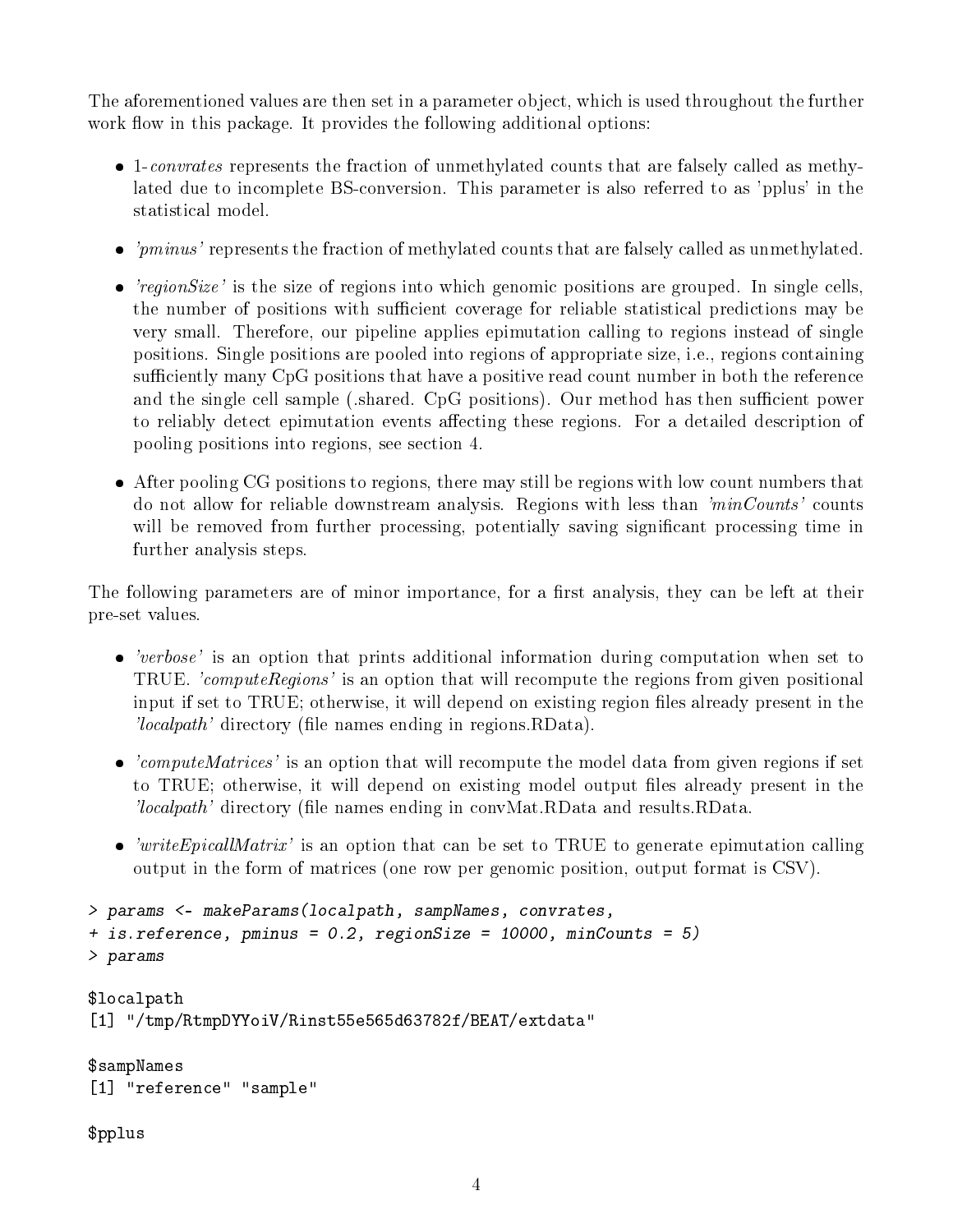reference sample 0.2 0.5 \$is.reference reference sample TRUE FALSE \$pminus reference sample 0.2 0.2 \$regionSize [1] 10000 \$minCounts [1] 5 \$verbose [1] TRUE \$computeRegions [1] TRUE \$computeMatrices [1] TRUE \$writeEpicallMatrix [1] TRUE

# 4 Pooling of CG counts into regions

The supplied methylation counts for individual CG positions are grouped into regions by BEAT for modeling according to the specified 'regionSize' and ' $minCount'$  parameters. The function positions to regions takes as input the samples as csv objects located under  $\leq$ samplename>.positions.csv in the working directory, as discussed above. The function saves a list of data.frames of resulting counts per genomic regions in the current working directory under <samplename>.regions.<regionSize>.<minCounts>.RData, with samplename, regionSize and minCounts replaced by the sample name and the respective parameters given. Each data.frame object contains a list of genomic regions covered by the given samples, consisting of the columns: 'chr', 'start', 'stop', 'meth', 'unmeth' (signifying chromosome name, start of region by chromosomal position, end of region by chromosomal position, as well as methylated- and unmethylated cytosine counts at that chromosomal position).

```
> positions_to_regions(params)
```
Sample: reference.positions.csv regionSize: 10000 minCounts: 5 Processed reference.positions.csv, yielding 16728 regions of 10000 nt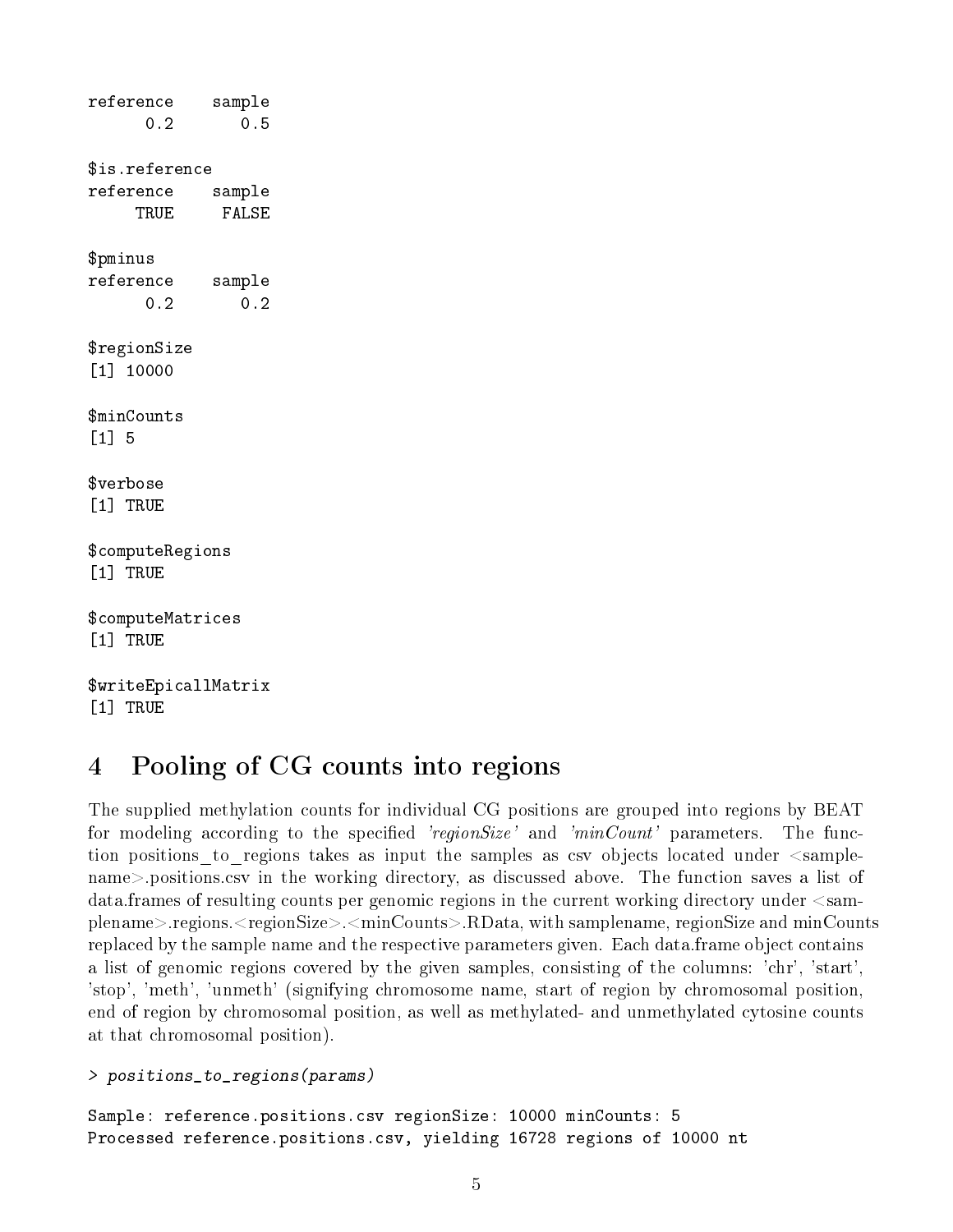Sample: sample.positions.csv regionSize: 10000 minCounts: 5 Processed sample.positions.csv, yielding 15948 regions of 10000 nt

### 5 Statistical modeling

Most of details about the statistical model explained in this section is also explained in our upcoming paper on the computational analysis for single-cell BS-Seq analysis. We repeat the statistical details in this section for the sake of completeness of the description of the computational and statistical details of our pipeline. Taking as input the region-based counts computed in the step above, the underlying model of the BEAT package then computes corrected counts, taking into account especially incomplete conversion rates (taken from the *'convrates'* parameter) and the estimated sequencing error (specified as the ' $pminus'$  parameter). The model is described briefly as follows.

We have derived a Bayesian statistical model that gives detailed information about the methylation rate in a region of multiple CpG positions which is described below. Apart from estimating the methylation rate, it provides measures of confidence for this estimate, it can test regions for high or low methylation. On the basis of of these tests it is later possible to give a precise denition of a regional epimutation event. For multi-cell samples, we assume that all counts at a single CpG position were obtained from pairwise different bisulfite converted DNA template strands and represent independent observations. This certainly holds in good approximation, because the number of available DNA template strands typically supersedes the read coverage at this position by far. For single cell samples, we encounter the opposite situation: There are at most two template DNA strands available, and for many CpG positions this number is reduced further through DNA degradation. Multiple reads covering one CpG position are therefore highly dependent. We combine multiple counts at one position to one single (non-)methylation call. For different CpG position, these calls are then independent observations. First, fix one region, i.e. some set of CpG positions. The number of counts at a given position is the number of reads mapping to that position. Let n denote the total number of counts at all CpG positions in the given region, and let k (respectively  $n - k$ ) of them indicate methylation (respectively non-methylation). Let r be the (unknown) methylation rate at the given position. Then, assuming independence of the single counts as mentioned above, the actual number  $j$  of counts originating from methylated CpGs in this region follows a binomial distribution,

$$
P(j | n, r) = Bin(j; n, r)
$$
\n<sup>(1)</sup>

Let the false positive rate  $p_+$  be the global rate of false methylation counts, which is identical to the non-conversion rate of non-methylated cytosines. Conversely, let the false negative rate p<sup>−</sup> be the global rate of false non-methylation counts, which is identical to the inappropriate conversion rate of methylated cytosines. One can find an upper bound for  $p_{+}$  by considering all methylation counts at non-CpG positions as false positives (resulting from non-conversion of presumably unmethylated cytosines). This leads to an estimate of  $p_+ = 0.2, 0.51, 0.41, 0.44, 0.39$  in the experiments Liver, H1, H2, H3 and H4, respectively. Bear in mind that in single cell bisulfite experiments, the limited DNA amount requires a particularly mild bisulfite treatment, which increases the false positive rate relative to standard bisulfite sequencing procedures. In the literature, false negative rates were not described, an estimate of  $p_-=0.01$  is reported<sup>9</sup>. We chose a conservative value of  $p_-=0.2$ , which takes into account potential errors originating from mapping artifacts or sequencing errors. Due to failed or inappropriate conversion, the number k of counts indicating methylation differs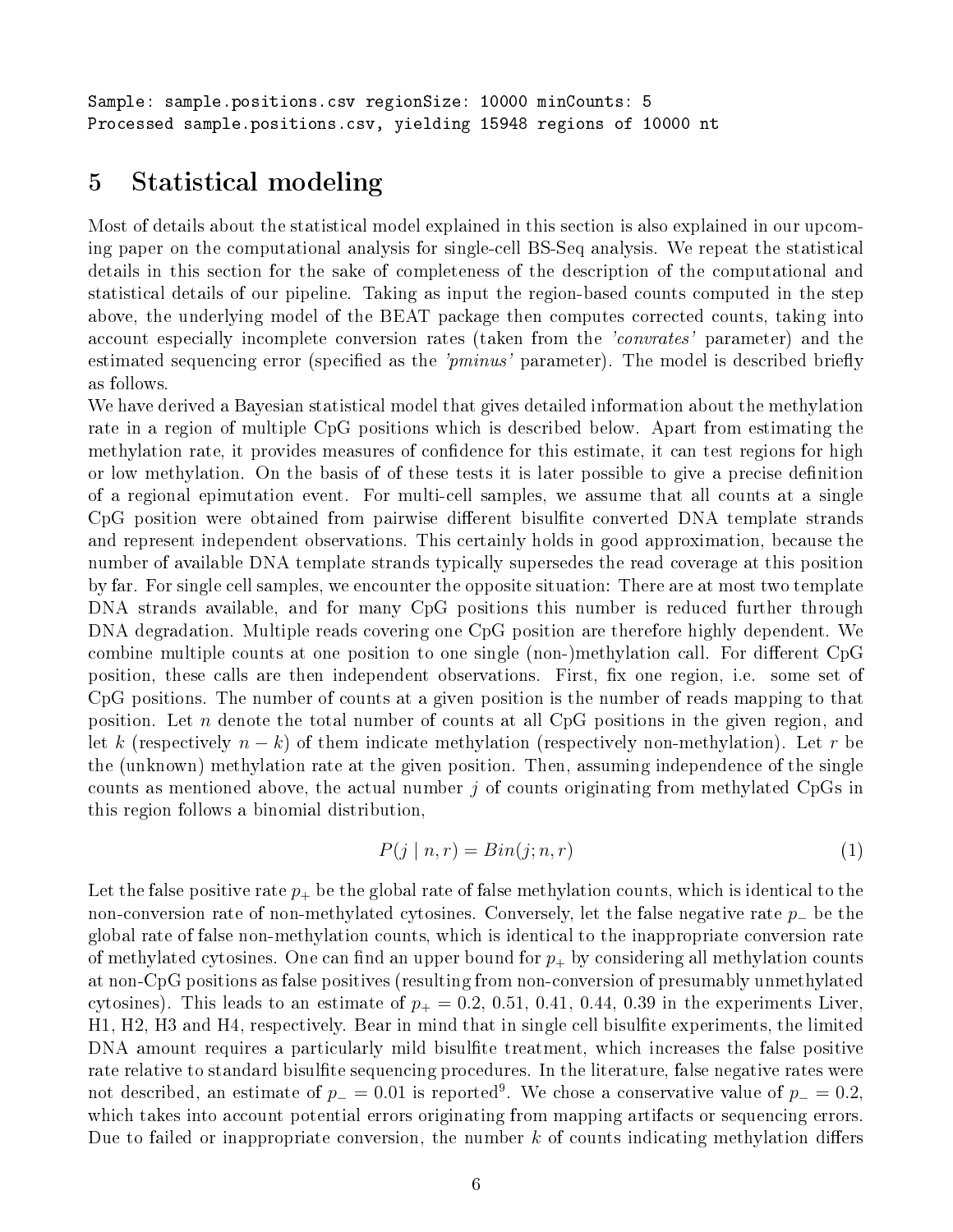from the actual number j of counts originating from methylated CpGs. Given the true number of methylation counts j, the the observed methylation counts k are the sum of the number  $m$  of correctly identified methylations and the number  $k - m$  if incorrectly identified methylations (false positives). Hence, the probability distribution of  $k$  is a convolution of two binomial distributions,

$$
P(k | j, n; p_{+}, p_{-}) = \sum_{m=0}^{k} P(m | j, 1 - p_{-}) \cdot P(k - m | n - j, p_{+})
$$
  
= 
$$
\sum_{m=0}^{k} \underbrace{Bin(m; j, 1 - p_{-})}_{=:C_{m,j}^{1}} \cdot \underbrace{Bin(k - m; n - j, p_{+})}_{=:C_{n-j,k-m}^{2}}
$$
 (2)

In (2), we use the convention that  $Bin(m; j, p) = 0$  whenever  $m > j$ . Thus, given n reads, k methylation counts, the likelihood function for  $r$  is a mixture of Bionomial distributions,

$$
P(k | n, r; p_{+}, p_{-}) = \sum_{j=0}^{n} P(k, j | n, r, p_{+}, p_{-})
$$
  
= 
$$
\sum_{j=0}^{n} P(k | j, n, r, p_{+}, p_{-}) \cdot P(j | n, r, p_{+}, p_{-})
$$
  
= 
$$
\sum_{j=0}^{n} P(k | j, n, p_{+}, p_{-}) \cdot P(j | n, r)
$$
  

$$
\stackrel{(1,2)}{=} \sum_{j=0}^{n} \sum_{m=0}^{k} C_{m,j}^{1} C_{n-j,k-m}^{2} \cdot Bin(j; n, r)
$$
 (3)

In our Bayesian approach, we furthermore need to specify a prior for  $r$  to calculate the posterior distribution of r. Recall the beta distribution(s), which is a 2-parameter family of continuous probability distributions defined the unit interval  $[0, 1]$ ,

$$
Beta(r; \alpha, \beta) \propto r^{\alpha - 1} (1 - r)^{\beta - 1}, \text{ for } \alpha, \beta > 0, r \in (0, 1),
$$

We assume that a fraction of  $\lambda_m$  postions are essentially methylated, i.e., and that their rate r follows a  $Beta(r; \alpha = r_m \cdot w_m, \beta_m = (1 - r_m) \cdot w_m)$  distribution, having an expectation value for r of  $\frac{\alpha_m}{\alpha_m+\beta_m}=r_m$ . Here, we set  $r_m=0.7$ . The additional parameter  $w_m$  weights the strength of the prior relative to the strength of the likelihood. Since (the confidence into/ the knowledge about) our prior distribution of methylation rates is rather weak, we want our procedure to be strongly data-driven, therefore we choose a low  $w_m$ ,  $w_m = 0.5$ . A fraction of  $\lambda_u = 1 - \lambda_m$  is essentially unmethylated, and their rate is assumed to follow a  $Beta(r; \alpha_u = r_u \cdot w_u, \beta_u = (1 - r_u) \cdot w_u)$ distribution, having an expectation value for r of  $\frac{\alpha_u}{\alpha_u+\beta_u} = r_u$ , where we set  $r_u = 0.2$  and  $w_u = 0.5$ . Thus, the prior distribution  $\pi(r)$  is a 2-Beta mixture distribution,

$$
\pi(r; \alpha_m, \beta_m, \alpha_u, \beta_u, \lambda_m) = \sum_{s \in \{m, u\}} \lambda_s Beta(r; \alpha_s, \beta_s)
$$
\n(4)

The pragmatic reason for choosing a Beta mixture as a prior distribution is the fact that the Beta distribution is the conjugate prior of the Binomial distribution<sup>15</sup>, such that for some normalizing constant  $D_{j,n}^{\alpha,\beta}$ ,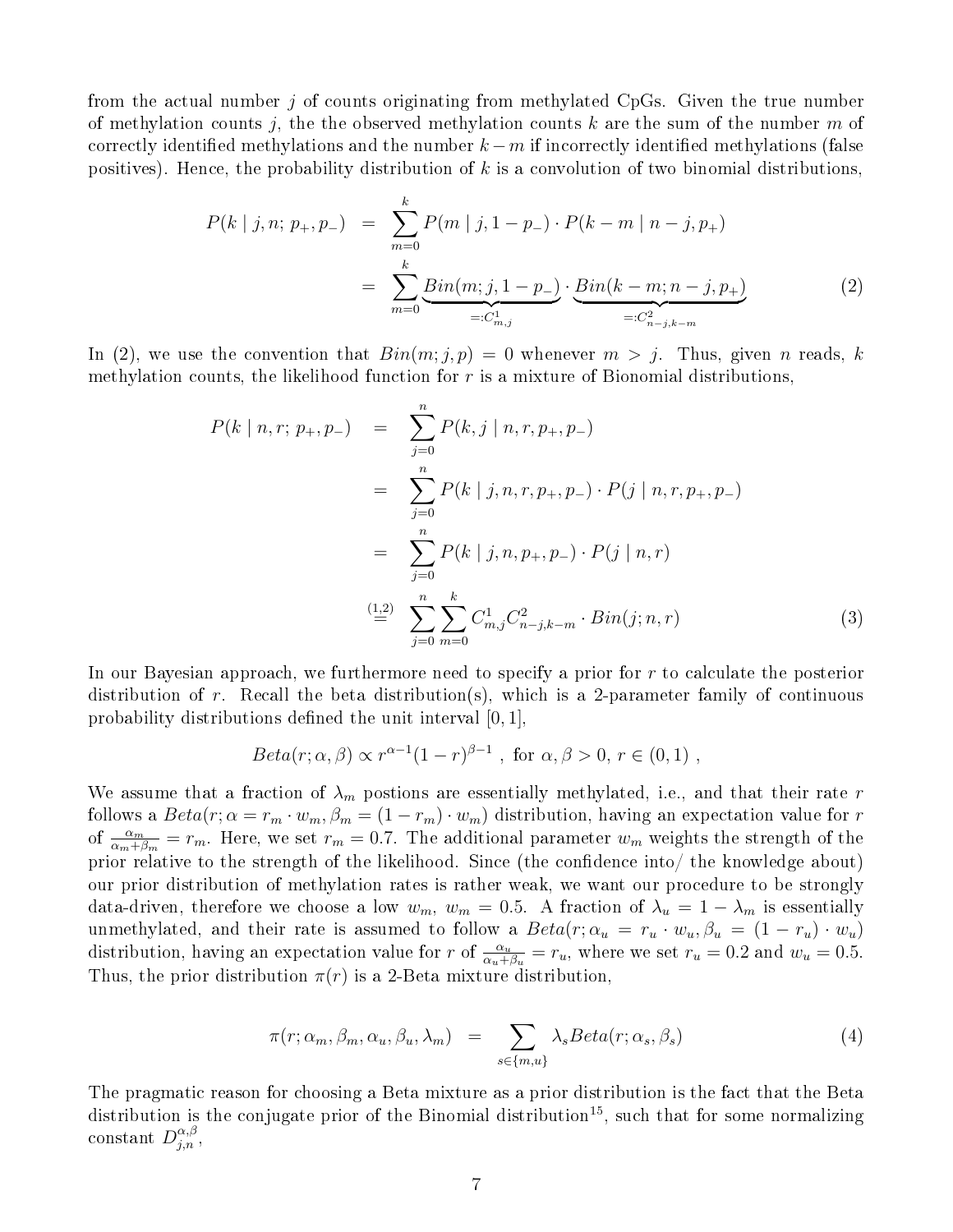

Figure 1: Plot of the likelihood functions for three different observations  $(k, n)$  (left), the Beta mixture prior distribution (middle) and the corresponding three posteriors (right). The number  $n$ of counts is set to 8, of which  $k = 2$  (blue),  $k = 5$  (grey) and  $k = 7$  (red) are methylation counts. The unknown parameter  $p_+$  was determined empirically from the false non-CpG methylation, which reflects the incomplete conversion rate, as follows: L1:  $0.2, H1: 0.51, H2: 0.41, H3: 0.44, H4: 0.39$ . p−was set to 0.2 as a very robust choice. The beta mixture prior was set as described in the text.

$$
Bin(j; n, r) \cdot Beta(r; \alpha, \beta) = D_{j,n}^{\alpha, \beta} \cdot Beta(r; j + \alpha, n - j + \beta)
$$
\n(5)

By virtue of Equation (5), we can write down the posterior distribution of r analytically (Equation 7). This has the advantage that we can answer all questions on the posterior distribution of  $r$ efficiently and up to an arbitrary precision. Efficiency is an issue, because we need to calculate posterior distributions for all regions, which can easily amount to millions.

$$
P(r | k, n; p_{+}, p_{-}; \alpha_{m}, \beta_{m}, \alpha_{u}, \beta_{u}, \lambda_{m})
$$
  
\n
$$
= N^{-1} \cdot P(k | n, r; p_{+}, p_{-}) \cdot \pi(r; \alpha_{m}, \beta_{m}, \alpha_{u}, \beta_{u})
$$
  
\n
$$
\stackrel{(3,4)}{=} N^{-1} \cdot \sum_{j=0}^{n} \sum_{m=0}^{k} C_{m,j}^{1} C_{n-j,k-m}^{2} \cdot Bin(j; n, r) \cdot \sum_{s \in \{m, u\}} \lambda_{s} Beta(r; \alpha_{s}, \beta_{s})
$$
  
\n
$$
\stackrel{(5)}{=} N^{-1} \cdot \sum_{j=0}^{n} \sum_{m=0}^{k} C_{m,j}^{1} C_{n-j,k-m}^{2} \cdot \left( \sum_{s \in \{m, u\}} \lambda_{s} D_{j,n}^{\alpha_{s}, \beta_{s}} Beta(r; j + \alpha_{s}, n - j + \beta_{s}) \right)
$$
(7)

In the above equation,  $N$  is a normalization constant,

$$
N = \sum_{j=0}^{n} \sum_{m=0}^{k} C_{m,j}^{1} C_{n-j,k-m}^{2} \cdot \sum_{s} \lambda_{s} D_{j,n}^{\alpha_{s},\beta_{s}}
$$
(8)

The ingredients for the construction of the posterior distribution are visualized in Figure (1).

#### 5.1 Methylation statistics derived from read counts

For each region under consideration, we obtain an individual posterior distribution  $P(r | k, n, p_+, p_-)$ . With this posterior at hand, it is an easy task to calculate the expected methylation rate  $\hat{r}$  in the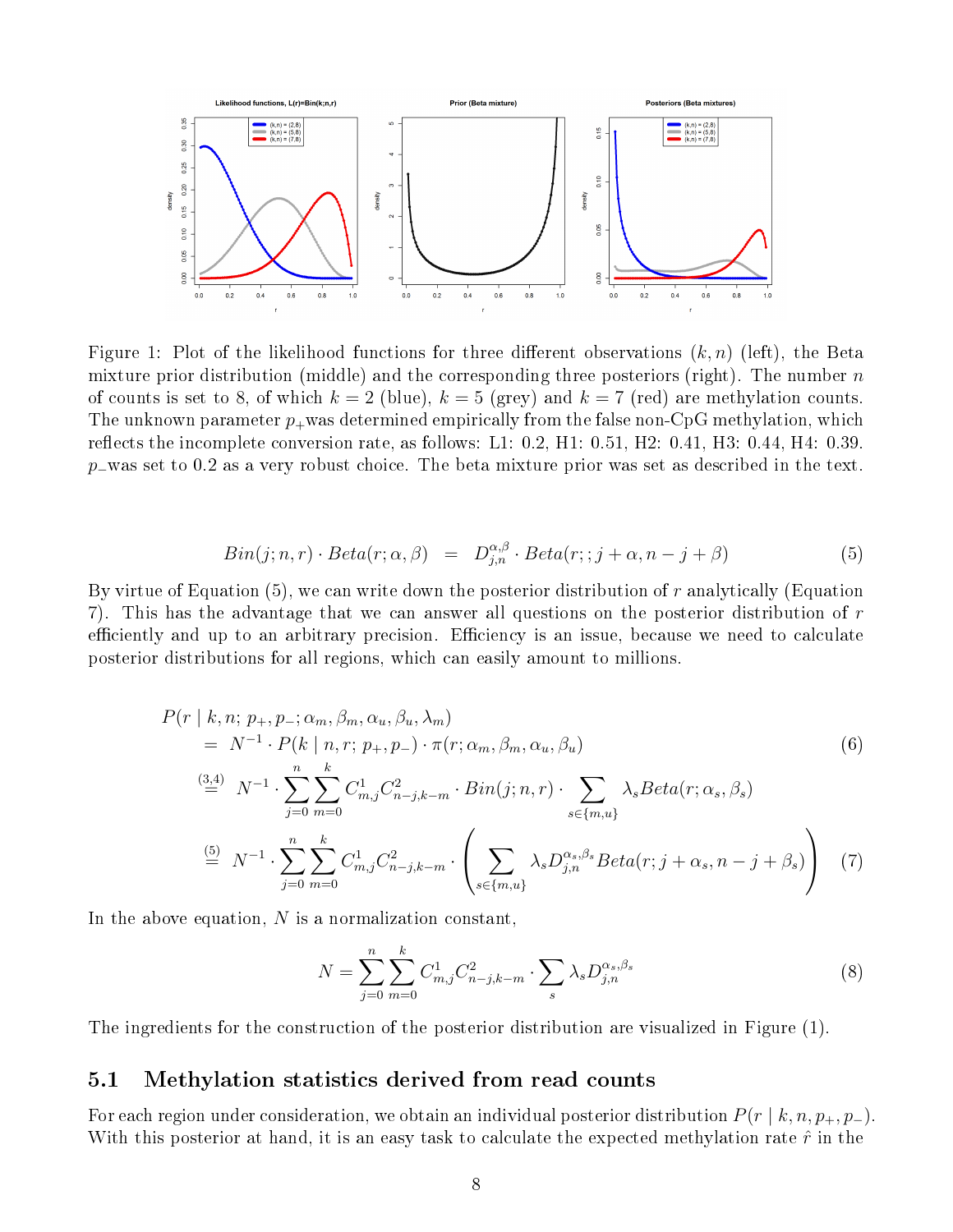corresponding region,

$$
\hat{r} = \int_0^1 r \cdot P(r \mid k, n, p_+, p_-) \, dr \tag{9}
$$

It is customary to provide a Bayesian measure of uncertainty of this estimate, a so-called credible interval. A credible interval is an interval which contains the estimate  $(\hat{r})$  and in which a prescribed probability mass of the posterior is located. One can construct a  $90\%$  credible interval  $[m, M]$  as the shortest interval containing  $\hat{r}$  such that  $P(r \in [n, M] \mid k, n, p_+, p_-) = 0.9$ . Moreover, we call a region highly methylated if

$$
P(r > 0.7 \mid k, n, p_+, p_-) > c \tag{10}
$$

for some stringency level c which we set to 0.75 here. The false negative methylation calling rates were set to  $p_-=0.1$  for all samples, and the false positive calling rates were determined by  $p_+ = 1 - \text{CH}$  methylation rate for each sample separately. A region is said to show *increased* methylation if

 $P(r > 0.5 \mid k, n, p_+, p_-) > c$ 

Analogously, a region is called sparsely methylated if

$$
P(r < 0.3 \mid k, n, p_+, p_-) > c
$$

and a region with *decreased methylation* satisfies

$$
P(r < 0.5 \mid k, n, p_+, p_-) > c \tag{11}
$$

By definition, any highly methylated region has increased methylation, and every sparsely methylated region shows decreased methylation. For  $c > 0.5$ , high and sparse methylation calls are mutually exclusive. Regions that are neither highly nor sparsely methylated are called *ambiguous*. The time-critical step is the calculation of the region-specific posterior distribution  $P(r | k, n, p_+, p_-)$ , and the quantities related to it (Equations 9-11). Since k and n vary for each region, and the number of regions is large, we save a lot of time by pre-calculating all required quantities for a set of values  $n = 1, ..., 45, k = 0, ..., n$ . The statistics for, on average, 80% of all regions can then be looked up and do not need to be re-computed. The running times for  $d = 250, 500, ...$  on the mouse genome took less than a minute plus  $t = 25$  min for the pre-computing of each of the five samples, which did not vary substantially with region size.

The model generates posterior probabilities for each pair of methylated and total count values given the conversion rate and sequencing error. These posteriors are saved in the working directory for each sample in an R object under the file name  $\leq$ samplename>.convMat. $\leq$ pminus>. $\leq$ pplus>.RData, while the corrected counts along with corrected methylation rate estimates and other model data are saved as data.frames under the file name  $\leq$ samplename>.results. $\leq$ pminus>. $\leq$ pplus>.RData, where pminus and pplus are replaced by the respective parameters. For each sample, the model computes a data.frame consisting of the columns: 'chr', 'start', 'stop', 'meth', 'unmeth', 'methstate' and 'methest', signifying chromosome name, start of region by chromosomal position, end of region by chromosomal position, methylated- and unmethylated cytosine counts at that chromosomal position, methylation state (which is 1 for regions called methylated,  $-1$  for unmethylated regions, and 0 for regions that are neither) and methylation estimate (i.e., the model-estimated methylation level for that region). The object contains further columns which are used for internal procedures and irrelevant for the package user.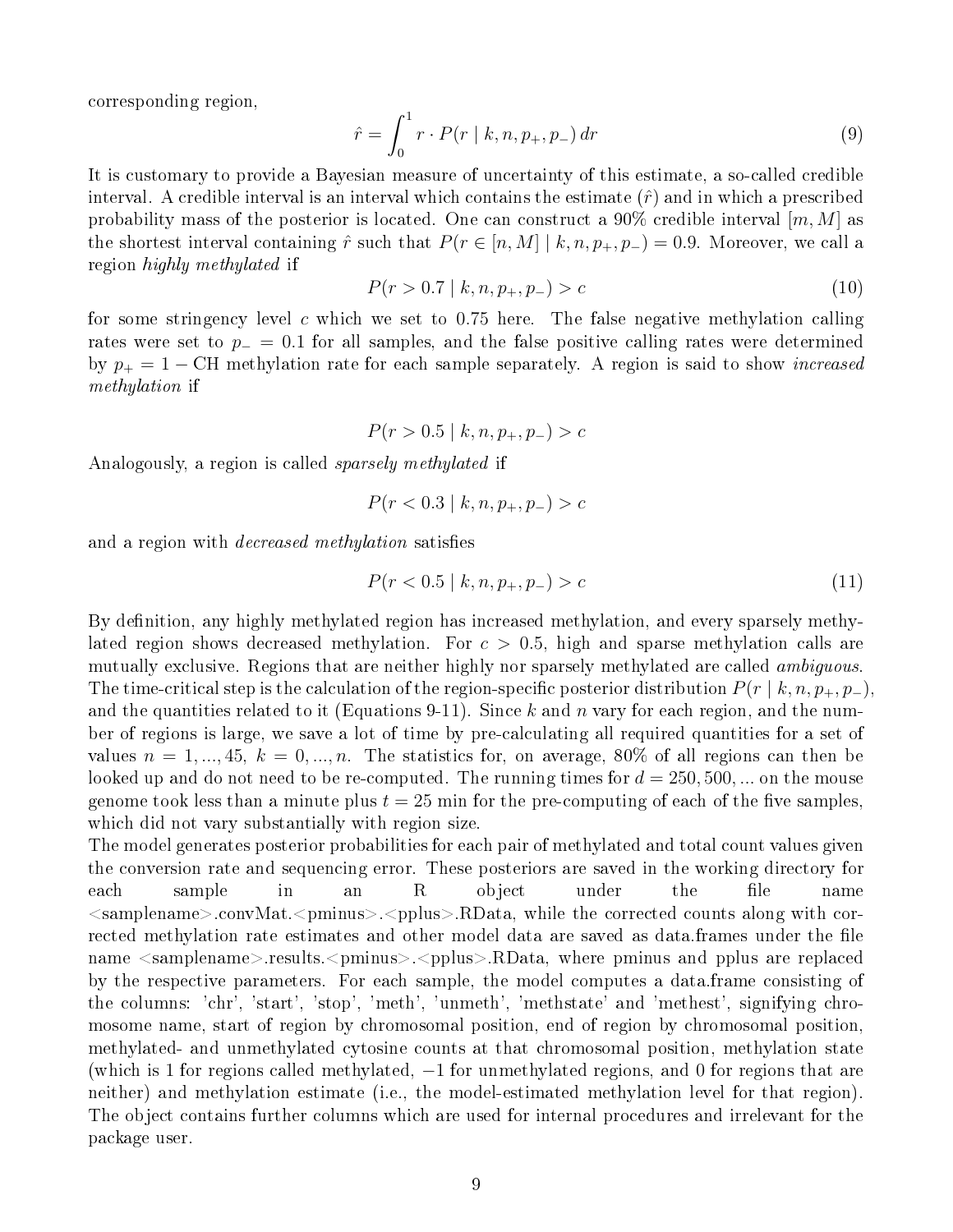

Figure 2: Illustration of the the results of our statistical modeling applied to regions of size  $d = 1000$ in the Liver sample. In each plot,  $n$  (on the x-axis) denotes the total number of counts mapping to that region, of which k (on the y-axis) are counts indicating methylation. Left: Using the Liver-specific estimates of the false positive rate  $p_{+} = 0.2$  and the false negative rate  $p_{-} = 0.1$  and the methylation prior in Equation (4), we obtain for each admissible pair  $(k, n)$  a methylation rate estimates  $\hat{r}$  from Equation (9). Colors correspond to methylation rate, ranging from deep blue (zero methylation) to deep red (full methylation). Middle: The red respectively blue area defines the pairs  $(k, n)$  which satisfy our criteria for high respectively sparse methylation. Right: The red respectively blue area defines the pairs  $(k, n)$  which satisfy our criteria for increased respectively decreased methylation. Note that strict methylation calls are only made when at least  $n = 5$ counts were observed.

#### > generate\_results(params)

Sample: reference Generating conversion matrix... Adding methylation states and 9 matrices... Sample: sample Generating conversion matrix... Adding methylation states and 9 matrices...

### 6 Epimutation calling

Finally, epimutations are called by comparing two results objects from the previous step. The function 'epimutation calls' compares one sample to a reference sample. A methylating epimutation is called for each genomic region common to both samples when it was called as unmethylated in the reference and as methylated in the other sample by the model. Accordingly, the region is called as demethylating epimutation when called as methylated in the reference and as unmethylated in the other sample. Epimutation rates are then computed as the frequency of epimutation events in relation to the total regions shared between each sample and the reference. The resulting epimutations are saved as data.frames, for each sample one object for methylating epimutations and one for demethylating epimutations, in the working directory as<sampleName>.methEpicalls.<regionSize>.<minCounts>.p+=<pplus>.p-=<pminus>.RData and <sampleName>.demethEpicalls.<regionSize>.<minCounts>.p+=<pplus>.p-=<pminus>.RData, respectively. Each data.frame object contains a list of genomic regions covered by the given sam-